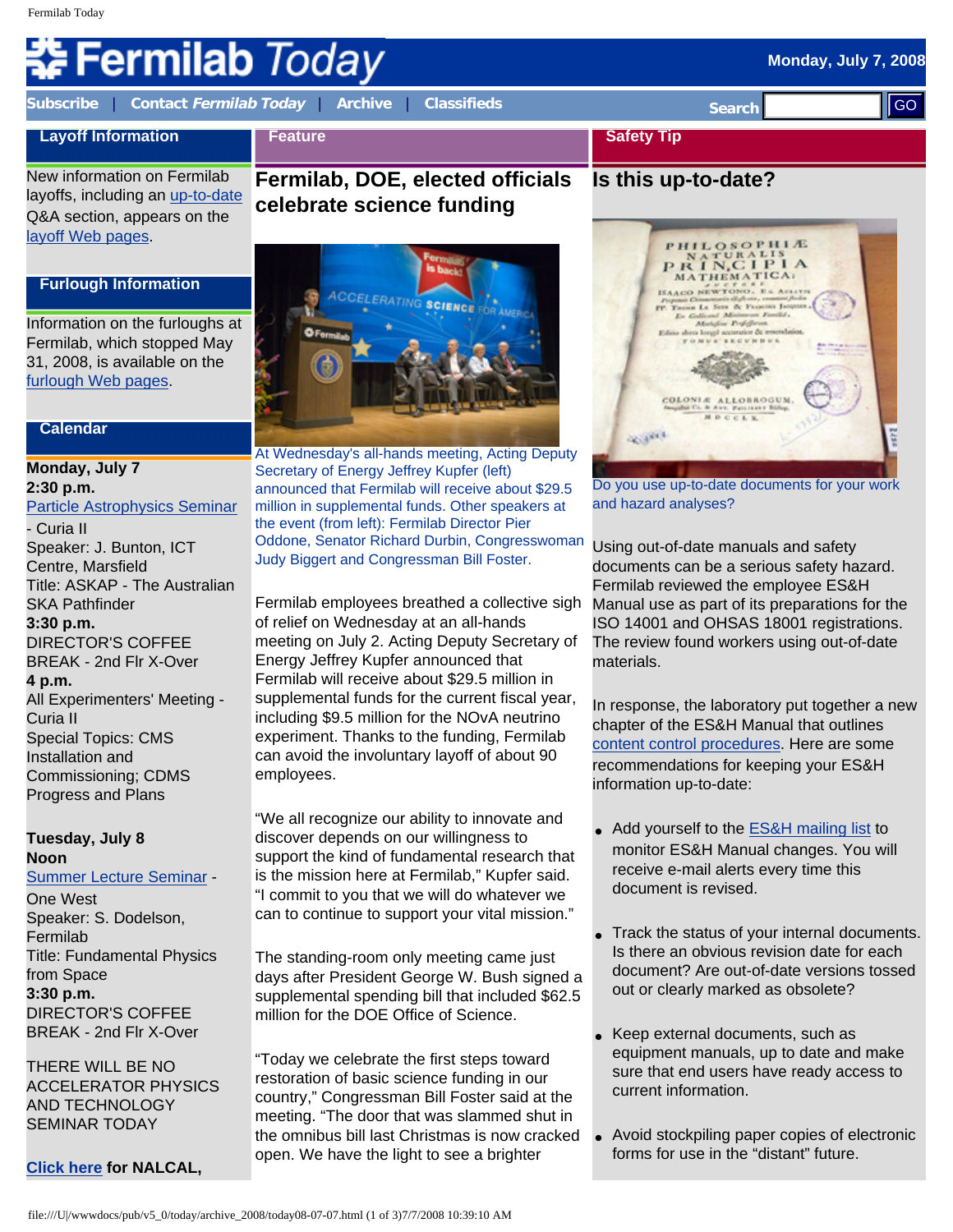| <b>Thunderstorms</b><br>Director Pier Oddone applauded Fermilab<br>89°/68°<br>employees for their dedication and success<br>yourself and your colleagues safe.<br>despite furloughs and the threat of layoffs. He<br>pointed out the many accelerator records the<br><b>Announcements</b><br>Tevatron had set during the last six months<br>and described the benefits of basic science<br><b>Extended Forecast</b><br>Have a safe day!<br>research at Fermilab.<br><b>Weather at Fermilab</b><br><b>Current Security Status</b><br>Cap lifted on vacation balance<br>"All of the above could not be possible without<br>the support of the public and of our elected<br>Secon Level 3<br>representatives," Oddone said. "Mayors,<br>has removed the special cap imposed on<br>teachers, union members, the business<br><b>Wilson Hall Cafe</b><br>vacation time balances earlier this year.<br>community, our neighbors and universities and<br>Employees can again accumulate vacation<br>professional societies rose together and spoke<br>Monday, July 7<br>for the importance of the science and<br>- Not available<br>technologies that we do and for its future in<br>the nation."<br>permitted in Sept. 08") from all payroll stubs<br><b>Wilson Hall Cafe Menu</b><br>issued after July 14.<br><b>Chez Leon</b><br>Sen. Richard Durbin as well as Congressman<br>Foster, Congresswoman Judy Biggert and<br><b>Fermilab Housing Office reservation</b><br>Director Oddone expressed their appreciation<br><b>Wednesday, July 9</b><br>requests due July 14<br>of the communities that supported the<br>Lunch<br>laboratory in its continued success.<br>- Stuffed portabella mushroom<br>Fermilab Housing Office for houses,<br>Salad of field greens<br>apartments and dormitory rooms for the<br>Fresh fruit tarts<br>"The fact is that you're here today in<br>celebration, not only of the money coming in,<br>there will be a large influx of experimenters<br>but the community spirit that came forward.<br>Thursday, July 10<br>and requests may exceed our available<br>Here at the lab, the surrounding towns,<br><b>Dinner</b><br>facilities, please submit your request for<br>organized labor, the business community,<br>- Green bean, feta & walnut<br>across the board, that kind of support made<br>salad<br>the real difference," Durbin said.<br>- Medallions of beef w/<br>and need not commence on any particular<br>cabernet sauce<br>Roasted baby potatoes<br>Attendees gave standing ovations to Director<br>- Vegetables of the season<br>Oddone, for his leadership through a difficult<br>- Pear tart<br>time, and to elected officials, for their<br>by using our online housing request form.<br>successful efforts to restore funding.<br>Requests for multiple housing units are best<br><b>Chez Leon Menu</b><br>handled by direct e-mail.<br>Call x4598 to make your<br>Foster cautioned that the battle is far from<br>reservation.<br>over. "While this is a substantial and terrific<br><b>Tango lessons</b><br><b>Archives</b><br>victory, we must ensure that our scientists are<br>Beginning July 16, the International Folk<br>able to do the work that is vital to the long-<br>term future of our country," Foster said.<br><b>Fermilab Today</b><br>tango dancers from Chicago. The lessons will<br>View the streaming video of the all-hands<br>take place in Ramsey Auditorium on<br><b>Result of the Week</b><br>meeting<br>Wednesdays from 7:30 to 8:30 a.m. for<br>beginners and 8:30 to 9:30 p.m. for<br>-- Rhianna Wisniewski<br><b>Safety Tip of the Week</b><br><b>Editor's Note:</b><br><b>ILC NewsLine</b><br><b>Accelerated C++ Short Course</b><br>Since December, Fermilab has kept a log of | a weekly calendar with links<br>to additional information.<br><b>Weather</b> | future for basic science at Fermilab, and we<br>have the oxygen we need to get to work on<br>that future." | To make sure that all employees always have<br>access to the most current ES&H materials,<br>the complete Fermilab ES&H Manual is           |
|---------------------------------------------------------------------------------------------------------------------------------------------------------------------------------------------------------------------------------------------------------------------------------------------------------------------------------------------------------------------------------------------------------------------------------------------------------------------------------------------------------------------------------------------------------------------------------------------------------------------------------------------------------------------------------------------------------------------------------------------------------------------------------------------------------------------------------------------------------------------------------------------------------------------------------------------------------------------------------------------------------------------------------------------------------------------------------------------------------------------------------------------------------------------------------------------------------------------------------------------------------------------------------------------------------------------------------------------------------------------------------------------------------------------------------------------------------------------------------------------------------------------------------------------------------------------------------------------------------------------------------------------------------------------------------------------------------------------------------------------------------------------------------------------------------------------------------------------------------------------------------------------------------------------------------------------------------------------------------------------------------------------------------------------------------------------------------------------------------------------------------------------------------------------------------------------------------------------------------------------------------------------------------------------------------------------------------------------------------------------------------------------------------------------------------------------------------------------------------------------------------------------------------------------------------------------------------------------------------------------------------------------------------------------------------------------------------------------------------------------------------------------------------------------------------------------------------------------------------------------------------------------------------------------------------------------------------------------------------------------------------------------------------------------------------------------------------------------------------------------------------------------------------------------------------------------------------------------------------------------------------------------------------------------------------------------------------------------------------------------------------------------------------------------------------------------------------------------------------------------------------------------------------------------------------------------------------------------------------------------------------------------------------------------------------------------------------------------------------------------------------------|------------------------------------------------------------------------------|------------------------------------------------------------------------------------------------------------|---------------------------------------------------------------------------------------------------------------------------------------------|
|                                                                                                                                                                                                                                                                                                                                                                                                                                                                                                                                                                                                                                                                                                                                                                                                                                                                                                                                                                                                                                                                                                                                                                                                                                                                                                                                                                                                                                                                                                                                                                                                                                                                                                                                                                                                                                                                                                                                                                                                                                                                                                                                                                                                                                                                                                                                                                                                                                                                                                                                                                                                                                                                                                                                                                                                                                                                                                                                                                                                                                                                                                                                                                                                                                                                                                                                                                                                                                                                                                                                                                                                                                                                                                                                                               |                                                                              |                                                                                                            | available online. Following the latest ES&H<br>procedures and precautions will help you keep                                                |
|                                                                                                                                                                                                                                                                                                                                                                                                                                                                                                                                                                                                                                                                                                                                                                                                                                                                                                                                                                                                                                                                                                                                                                                                                                                                                                                                                                                                                                                                                                                                                                                                                                                                                                                                                                                                                                                                                                                                                                                                                                                                                                                                                                                                                                                                                                                                                                                                                                                                                                                                                                                                                                                                                                                                                                                                                                                                                                                                                                                                                                                                                                                                                                                                                                                                                                                                                                                                                                                                                                                                                                                                                                                                                                                                                               |                                                                              |                                                                                                            |                                                                                                                                             |
|                                                                                                                                                                                                                                                                                                                                                                                                                                                                                                                                                                                                                                                                                                                                                                                                                                                                                                                                                                                                                                                                                                                                                                                                                                                                                                                                                                                                                                                                                                                                                                                                                                                                                                                                                                                                                                                                                                                                                                                                                                                                                                                                                                                                                                                                                                                                                                                                                                                                                                                                                                                                                                                                                                                                                                                                                                                                                                                                                                                                                                                                                                                                                                                                                                                                                                                                                                                                                                                                                                                                                                                                                                                                                                                                                               |                                                                              |                                                                                                            |                                                                                                                                             |
|                                                                                                                                                                                                                                                                                                                                                                                                                                                                                                                                                                                                                                                                                                                                                                                                                                                                                                                                                                                                                                                                                                                                                                                                                                                                                                                                                                                                                                                                                                                                                                                                                                                                                                                                                                                                                                                                                                                                                                                                                                                                                                                                                                                                                                                                                                                                                                                                                                                                                                                                                                                                                                                                                                                                                                                                                                                                                                                                                                                                                                                                                                                                                                                                                                                                                                                                                                                                                                                                                                                                                                                                                                                                                                                                                               |                                                                              |                                                                                                            |                                                                                                                                             |
|                                                                                                                                                                                                                                                                                                                                                                                                                                                                                                                                                                                                                                                                                                                                                                                                                                                                                                                                                                                                                                                                                                                                                                                                                                                                                                                                                                                                                                                                                                                                                                                                                                                                                                                                                                                                                                                                                                                                                                                                                                                                                                                                                                                                                                                                                                                                                                                                                                                                                                                                                                                                                                                                                                                                                                                                                                                                                                                                                                                                                                                                                                                                                                                                                                                                                                                                                                                                                                                                                                                                                                                                                                                                                                                                                               |                                                                              |                                                                                                            | Because of the supplemental funding that the<br>laboratory will receive, Director Pier Oddone                                               |
|                                                                                                                                                                                                                                                                                                                                                                                                                                                                                                                                                                                                                                                                                                                                                                                                                                                                                                                                                                                                                                                                                                                                                                                                                                                                                                                                                                                                                                                                                                                                                                                                                                                                                                                                                                                                                                                                                                                                                                                                                                                                                                                                                                                                                                                                                                                                                                                                                                                                                                                                                                                                                                                                                                                                                                                                                                                                                                                                                                                                                                                                                                                                                                                                                                                                                                                                                                                                                                                                                                                                                                                                                                                                                                                                                               |                                                                              |                                                                                                            |                                                                                                                                             |
|                                                                                                                                                                                                                                                                                                                                                                                                                                                                                                                                                                                                                                                                                                                                                                                                                                                                                                                                                                                                                                                                                                                                                                                                                                                                                                                                                                                                                                                                                                                                                                                                                                                                                                                                                                                                                                                                                                                                                                                                                                                                                                                                                                                                                                                                                                                                                                                                                                                                                                                                                                                                                                                                                                                                                                                                                                                                                                                                                                                                                                                                                                                                                                                                                                                                                                                                                                                                                                                                                                                                                                                                                                                                                                                                                               |                                                                              |                                                                                                            | time according to standard laboratory policy.<br>The Payroll Office will remove the special<br>vacation cap statement ("max. vac. hrs/days  |
|                                                                                                                                                                                                                                                                                                                                                                                                                                                                                                                                                                                                                                                                                                                                                                                                                                                                                                                                                                                                                                                                                                                                                                                                                                                                                                                                                                                                                                                                                                                                                                                                                                                                                                                                                                                                                                                                                                                                                                                                                                                                                                                                                                                                                                                                                                                                                                                                                                                                                                                                                                                                                                                                                                                                                                                                                                                                                                                                                                                                                                                                                                                                                                                                                                                                                                                                                                                                                                                                                                                                                                                                                                                                                                                                                               |                                                                              |                                                                                                            |                                                                                                                                             |
|                                                                                                                                                                                                                                                                                                                                                                                                                                                                                                                                                                                                                                                                                                                                                                                                                                                                                                                                                                                                                                                                                                                                                                                                                                                                                                                                                                                                                                                                                                                                                                                                                                                                                                                                                                                                                                                                                                                                                                                                                                                                                                                                                                                                                                                                                                                                                                                                                                                                                                                                                                                                                                                                                                                                                                                                                                                                                                                                                                                                                                                                                                                                                                                                                                                                                                                                                                                                                                                                                                                                                                                                                                                                                                                                                               |                                                                              |                                                                                                            |                                                                                                                                             |
|                                                                                                                                                                                                                                                                                                                                                                                                                                                                                                                                                                                                                                                                                                                                                                                                                                                                                                                                                                                                                                                                                                                                                                                                                                                                                                                                                                                                                                                                                                                                                                                                                                                                                                                                                                                                                                                                                                                                                                                                                                                                                                                                                                                                                                                                                                                                                                                                                                                                                                                                                                                                                                                                                                                                                                                                                                                                                                                                                                                                                                                                                                                                                                                                                                                                                                                                                                                                                                                                                                                                                                                                                                                                                                                                                               |                                                                              |                                                                                                            |                                                                                                                                             |
|                                                                                                                                                                                                                                                                                                                                                                                                                                                                                                                                                                                                                                                                                                                                                                                                                                                                                                                                                                                                                                                                                                                                                                                                                                                                                                                                                                                                                                                                                                                                                                                                                                                                                                                                                                                                                                                                                                                                                                                                                                                                                                                                                                                                                                                                                                                                                                                                                                                                                                                                                                                                                                                                                                                                                                                                                                                                                                                                                                                                                                                                                                                                                                                                                                                                                                                                                                                                                                                                                                                                                                                                                                                                                                                                                               |                                                                              |                                                                                                            | Reservation requests can now be made to the                                                                                                 |
|                                                                                                                                                                                                                                                                                                                                                                                                                                                                                                                                                                                                                                                                                                                                                                                                                                                                                                                                                                                                                                                                                                                                                                                                                                                                                                                                                                                                                                                                                                                                                                                                                                                                                                                                                                                                                                                                                                                                                                                                                                                                                                                                                                                                                                                                                                                                                                                                                                                                                                                                                                                                                                                                                                                                                                                                                                                                                                                                                                                                                                                                                                                                                                                                                                                                                                                                                                                                                                                                                                                                                                                                                                                                                                                                                               |                                                                              |                                                                                                            | remainder of 2008 and spring of 2009. Since                                                                                                 |
|                                                                                                                                                                                                                                                                                                                                                                                                                                                                                                                                                                                                                                                                                                                                                                                                                                                                                                                                                                                                                                                                                                                                                                                                                                                                                                                                                                                                                                                                                                                                                                                                                                                                                                                                                                                                                                                                                                                                                                                                                                                                                                                                                                                                                                                                                                                                                                                                                                                                                                                                                                                                                                                                                                                                                                                                                                                                                                                                                                                                                                                                                                                                                                                                                                                                                                                                                                                                                                                                                                                                                                                                                                                                                                                                                               |                                                                              |                                                                                                            |                                                                                                                                             |
|                                                                                                                                                                                                                                                                                                                                                                                                                                                                                                                                                                                                                                                                                                                                                                                                                                                                                                                                                                                                                                                                                                                                                                                                                                                                                                                                                                                                                                                                                                                                                                                                                                                                                                                                                                                                                                                                                                                                                                                                                                                                                                                                                                                                                                                                                                                                                                                                                                                                                                                                                                                                                                                                                                                                                                                                                                                                                                                                                                                                                                                                                                                                                                                                                                                                                                                                                                                                                                                                                                                                                                                                                                                                                                                                                               |                                                                              |                                                                                                            | reservations to the Housing Office by Monday,<br>July 14. Requests can be made for any period                                               |
|                                                                                                                                                                                                                                                                                                                                                                                                                                                                                                                                                                                                                                                                                                                                                                                                                                                                                                                                                                                                                                                                                                                                                                                                                                                                                                                                                                                                                                                                                                                                                                                                                                                                                                                                                                                                                                                                                                                                                                                                                                                                                                                                                                                                                                                                                                                                                                                                                                                                                                                                                                                                                                                                                                                                                                                                                                                                                                                                                                                                                                                                                                                                                                                                                                                                                                                                                                                                                                                                                                                                                                                                                                                                                                                                                               |                                                                              |                                                                                                            | date. For further information, please contact<br>the Housing Office at (630) 840-3777 or via e-                                             |
|                                                                                                                                                                                                                                                                                                                                                                                                                                                                                                                                                                                                                                                                                                                                                                                                                                                                                                                                                                                                                                                                                                                                                                                                                                                                                                                                                                                                                                                                                                                                                                                                                                                                                                                                                                                                                                                                                                                                                                                                                                                                                                                                                                                                                                                                                                                                                                                                                                                                                                                                                                                                                                                                                                                                                                                                                                                                                                                                                                                                                                                                                                                                                                                                                                                                                                                                                                                                                                                                                                                                                                                                                                                                                                                                                               |                                                                              |                                                                                                            | mail. Individual housing requests can be made                                                                                               |
|                                                                                                                                                                                                                                                                                                                                                                                                                                                                                                                                                                                                                                                                                                                                                                                                                                                                                                                                                                                                                                                                                                                                                                                                                                                                                                                                                                                                                                                                                                                                                                                                                                                                                                                                                                                                                                                                                                                                                                                                                                                                                                                                                                                                                                                                                                                                                                                                                                                                                                                                                                                                                                                                                                                                                                                                                                                                                                                                                                                                                                                                                                                                                                                                                                                                                                                                                                                                                                                                                                                                                                                                                                                                                                                                                               |                                                                              |                                                                                                            |                                                                                                                                             |
|                                                                                                                                                                                                                                                                                                                                                                                                                                                                                                                                                                                                                                                                                                                                                                                                                                                                                                                                                                                                                                                                                                                                                                                                                                                                                                                                                                                                                                                                                                                                                                                                                                                                                                                                                                                                                                                                                                                                                                                                                                                                                                                                                                                                                                                                                                                                                                                                                                                                                                                                                                                                                                                                                                                                                                                                                                                                                                                                                                                                                                                                                                                                                                                                                                                                                                                                                                                                                                                                                                                                                                                                                                                                                                                                                               |                                                                              |                                                                                                            |                                                                                                                                             |
|                                                                                                                                                                                                                                                                                                                                                                                                                                                                                                                                                                                                                                                                                                                                                                                                                                                                                                                                                                                                                                                                                                                                                                                                                                                                                                                                                                                                                                                                                                                                                                                                                                                                                                                                                                                                                                                                                                                                                                                                                                                                                                                                                                                                                                                                                                                                                                                                                                                                                                                                                                                                                                                                                                                                                                                                                                                                                                                                                                                                                                                                                                                                                                                                                                                                                                                                                                                                                                                                                                                                                                                                                                                                                                                                                               |                                                                              |                                                                                                            |                                                                                                                                             |
|                                                                                                                                                                                                                                                                                                                                                                                                                                                                                                                                                                                                                                                                                                                                                                                                                                                                                                                                                                                                                                                                                                                                                                                                                                                                                                                                                                                                                                                                                                                                                                                                                                                                                                                                                                                                                                                                                                                                                                                                                                                                                                                                                                                                                                                                                                                                                                                                                                                                                                                                                                                                                                                                                                                                                                                                                                                                                                                                                                                                                                                                                                                                                                                                                                                                                                                                                                                                                                                                                                                                                                                                                                                                                                                                                               |                                                                              |                                                                                                            | Dancing group and NALWO will start a new<br>group and offer tango lessons by experienced                                                    |
|                                                                                                                                                                                                                                                                                                                                                                                                                                                                                                                                                                                                                                                                                                                                                                                                                                                                                                                                                                                                                                                                                                                                                                                                                                                                                                                                                                                                                                                                                                                                                                                                                                                                                                                                                                                                                                                                                                                                                                                                                                                                                                                                                                                                                                                                                                                                                                                                                                                                                                                                                                                                                                                                                                                                                                                                                                                                                                                                                                                                                                                                                                                                                                                                                                                                                                                                                                                                                                                                                                                                                                                                                                                                                                                                                               |                                                                              |                                                                                                            |                                                                                                                                             |
|                                                                                                                                                                                                                                                                                                                                                                                                                                                                                                                                                                                                                                                                                                                                                                                                                                                                                                                                                                                                                                                                                                                                                                                                                                                                                                                                                                                                                                                                                                                                                                                                                                                                                                                                                                                                                                                                                                                                                                                                                                                                                                                                                                                                                                                                                                                                                                                                                                                                                                                                                                                                                                                                                                                                                                                                                                                                                                                                                                                                                                                                                                                                                                                                                                                                                                                                                                                                                                                                                                                                                                                                                                                                                                                                                               |                                                                              |                                                                                                            | intermediate/advanced level. To sign up call<br>Pamela Noyes at (630) 840-5779 or e-mail her.                                               |
|                                                                                                                                                                                                                                                                                                                                                                                                                                                                                                                                                                                                                                                                                                                                                                                                                                                                                                                                                                                                                                                                                                                                                                                                                                                                                                                                                                                                                                                                                                                                                                                                                                                                                                                                                                                                                                                                                                                                                                                                                                                                                                                                                                                                                                                                                                                                                                                                                                                                                                                                                                                                                                                                                                                                                                                                                                                                                                                                                                                                                                                                                                                                                                                                                                                                                                                                                                                                                                                                                                                                                                                                                                                                                                                                                               |                                                                              |                                                                                                            |                                                                                                                                             |
| the budget crisis. By beginning at the bottom                                                                                                                                                                                                                                                                                                                                                                                                                                                                                                                                                                                                                                                                                                                                                                                                                                                                                                                                                                                                                                                                                                                                                                                                                                                                                                                                                                                                                                                                                                                                                                                                                                                                                                                                                                                                                                                                                                                                                                                                                                                                                                                                                                                                                                                                                                                                                                                                                                                                                                                                                                                                                                                                                                                                                                                                                                                                                                                                                                                                                                                                                                                                                                                                                                                                                                                                                                                                                                                                                                                                                                                                                                                                                                                 |                                                                              | news stories and their headlines to chronicle                                                              | On August 4, Fermilab will offer the first<br>session of Accelerated C++: A Short Course in<br>Practical Programming by Example. The eight- |